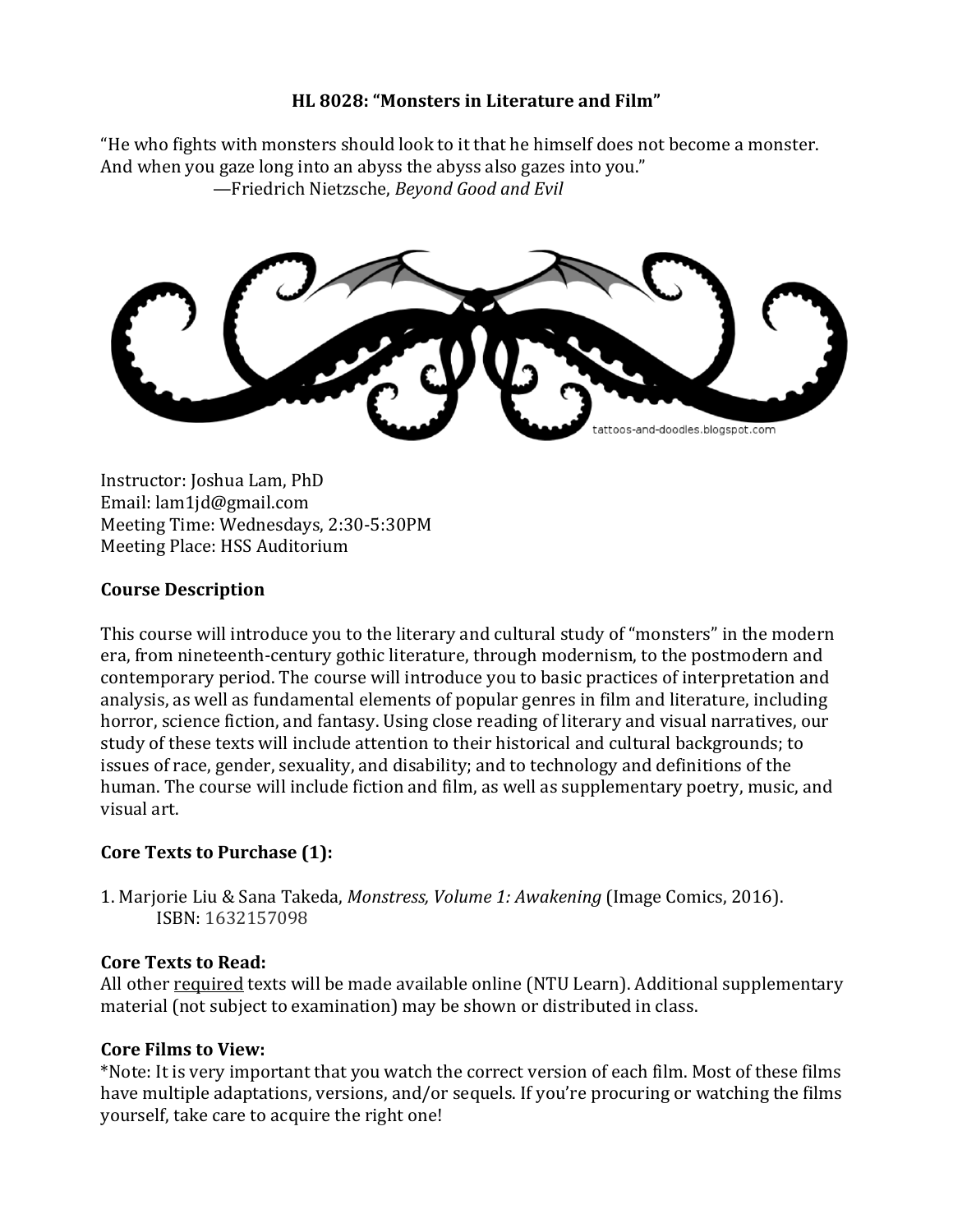*District 9* (dir. Neill Blomkamp, 2009) *Mary Shelley's Frankenstein* (dir. Kenneth Branagh, 1994) *Bram Stoker's Dracula* (dir. Francis Ford Coppola, 1992) *World War Z* (dir. Marc Forster, 2013) *Godzilla [Gojira]* (dir. Ishirō Honda, 1954) *The Company of Wolves* (dir. Neil Jordan, 1984) *Alien* (dir. Ridley Scott, 1979) *The Thing* (dir. Matthjis van Heijningen, Jr., 2011)

### **Film Screenings**

If scheduling permits, I will hold screenings for the films outside of class. These will usually be held shortly after class: for example, at 5:45pm, I may screen the film required for next week's class. There will be no in-class film screenings. In other words, you are responsible for watching each of the required films on your own time, whether you're able to attend film screenings or not. Each required film is on Course Reserve in the Business Library. You may view the films in that library, or reserve a room in the library to screen the film with friends and classmates.

#### **Assessment**

| Participation, Group Work, Homework | 10% |
|-------------------------------------|-----|
| Mid-Term Exam                       | 40% |
| Final Exam                          | 50% |

#### **Exams**

Please note that the mid-term exam will be taken *in-class* on Wed., February 24. *Barring extreme and extenuating circumstances, there will be no 're-take' exams or extensions.* If you are unable to attend this class, you must let me know well in advance and make other arrangements with me—this is your responsibility.

### **Disclaimer**

Given the subject matter of this course, it should be no surprise that much of the required content will include violence, sex, horror, and things that are just plain gross. If you don't think you can handle it, you may wish to consider a different course.

### **COURSE SCHEDULE**

\*Note: The required reading and viewing listed is due on the day it is listed.

NB: I may occasionally make small adjustments to the syllabus, as I see fit. I will do my best to let you know about them beforehand—both in class and online (email or NTU Learn).